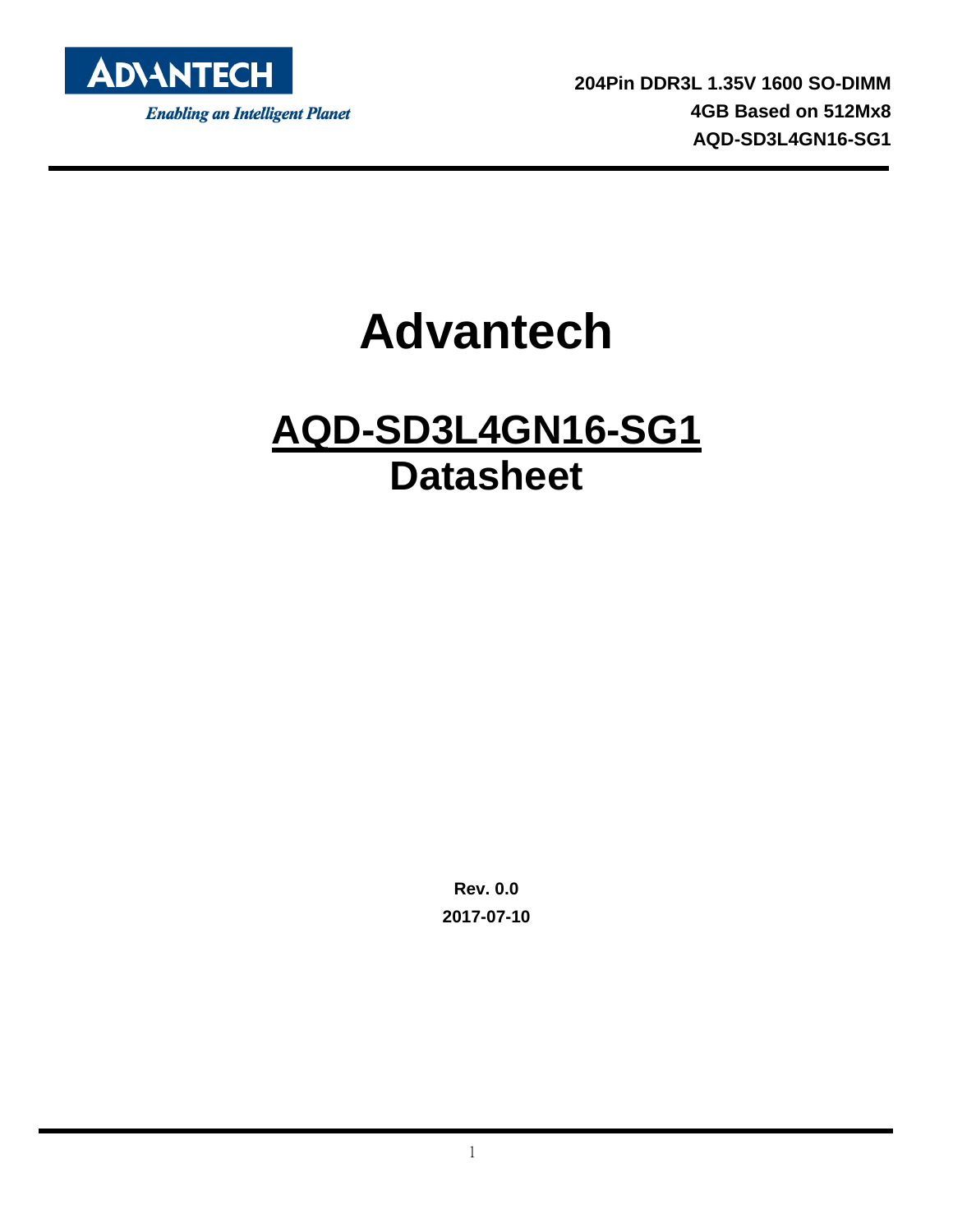

#### **Description**

AQD-SD3L4GN16-SG1 is a DDR3L 1600Mbps SO-DIMM high-speed, memory module that use 8pcs of 512Mx 64 bits DDR3L SDRAM in FBGA package and a 2K bits serial EEPROM on a 204-pin printed circuit board. AQD-SD3L4GN16-SG1 is a Dual In-Line Memory Module and is intended for mounting into 204-pin edge connector sockets.

Synchronous design allows precise cycle control with the use of system clock. Data I/O transactions are possible on both edges of DQS. Range of operation frequencies, programmable latencies allow the same device to be useful for a variety of high bandwidth, high performance memory system applications.

#### **Features**

 Lead-free and Halogen free products are RoHS Compliant

- JEDEC standard 1.35V(1.28V~1.45V) Power supply
- Backward compatible for 1.5V(1.425V~1.575V)
- VDDQ=1.35V(1.28V~1.45V) & 1.5V(1.425V~1.575V)
- MRS Cycle with address key programs
	- CAS Latency( 5,6,7,8,9,10,11)
	- Burst Length (BL):8 and 4 with Burst Chop(BC)
- Bi-directional, differential data strobe (DQS and /DQS)
- Differential clock input (CK, /CK) operation
- 8 bit pre-fetch

 Double-data-rate architecture; two data transfers per clock cycle

- Internal calibration through ZQ pin
- On Die Termination with ODT pin
- Auto refresh and self refresh Average Refresh Period 7.8us at lower than TCASE 85°C, 3.9us at 85°C < TCASE ≤ 95°C
- PCB Gold Plating: 30u" min

#### **Pin Identification**

| Symbol               | <b>Function</b>                   |
|----------------------|-----------------------------------|
| A0~A14, BA0~BA2      | Address/Bank input                |
| DQ0~DQ63             | Bi-direction data bus.            |
| DQS0~DQS7            | Data strobes                      |
| /DQS0~/DQS7          | Differential Data strobes         |
| CK0, /CK0, CK1, /CK1 | Clock Input. (Differential pair)  |
| CKE0, CKE1           | Clock Enable Input.               |
| ODT0, ODT1           | On-die termination control line   |
| /S0, /S1             | DIMM rank select lines.           |
| /RAS                 | Row address strobe                |
| /CAS                 | Column address strobe             |
| /WE                  | <b>Write Enable</b>               |
| DM0~DM7              | Data masks/high data strobes      |
| VDD                  | Core power supply                 |
| <b>VDDQ</b>          | I/O driver power supply           |
| V <sub>REF</sub> DQ  | DQ reference supply               |
|                      | Command/address reference         |
| $V_{REF}CA$          | supply                            |
| $\rm V_{DD}SPD$      | SPD EEPROM power supply           |
|                      | I2C serial bus address select for |
| SA0~SA2              | <b>EEPROM</b>                     |
| SCL                  | I2C serial bus clock for EEPROM   |
| <b>SDA</b>           | I2C serial bus data for EEPROM    |
| <b>VSS</b>           | Ground                            |
| /RESET               | Set DRAMs Known State             |
| VTT                  | DRAM I/O termination supply       |
| <b>NC</b>            | No Connection                     |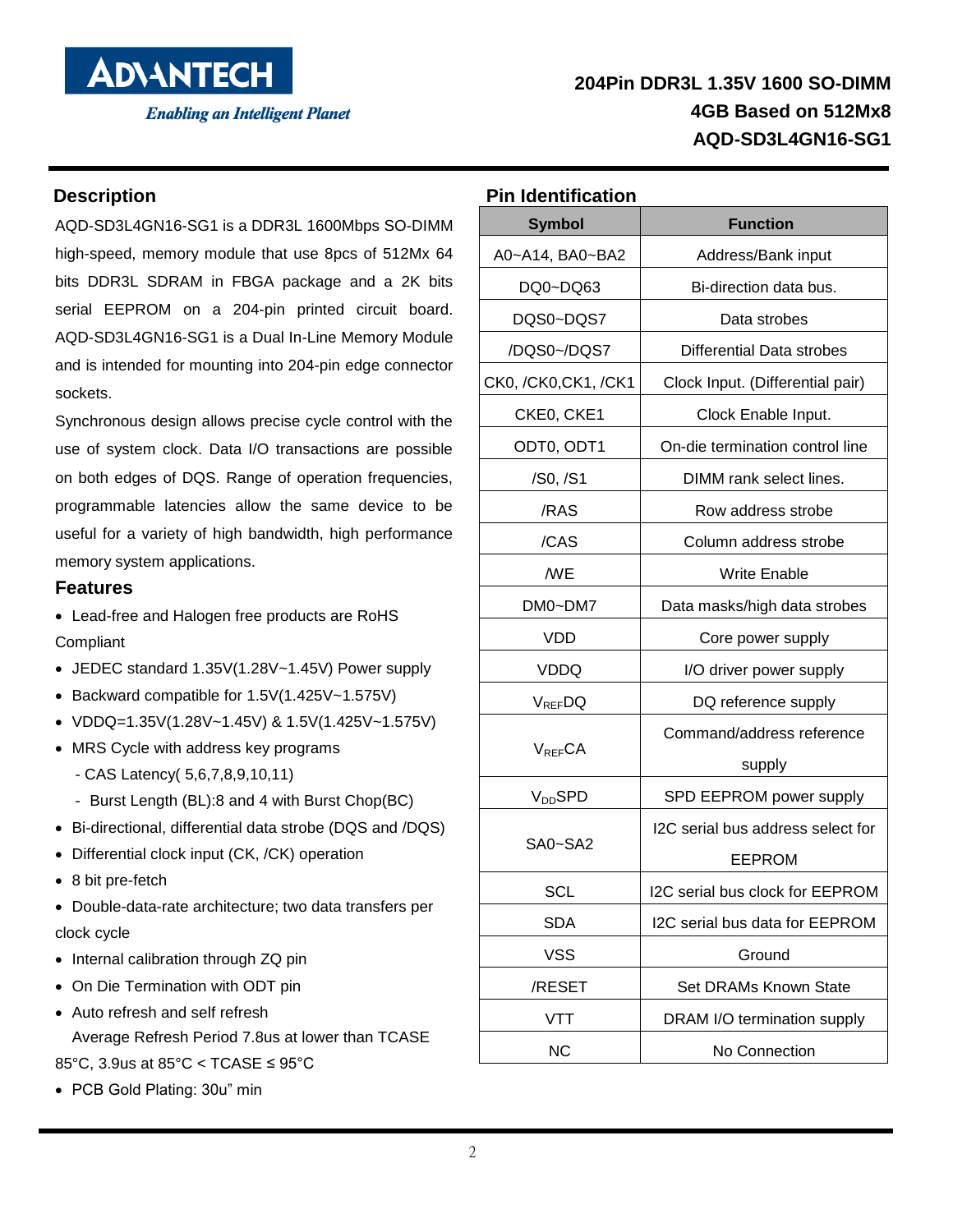

#### **Dimensions (Unit: millimeter)**



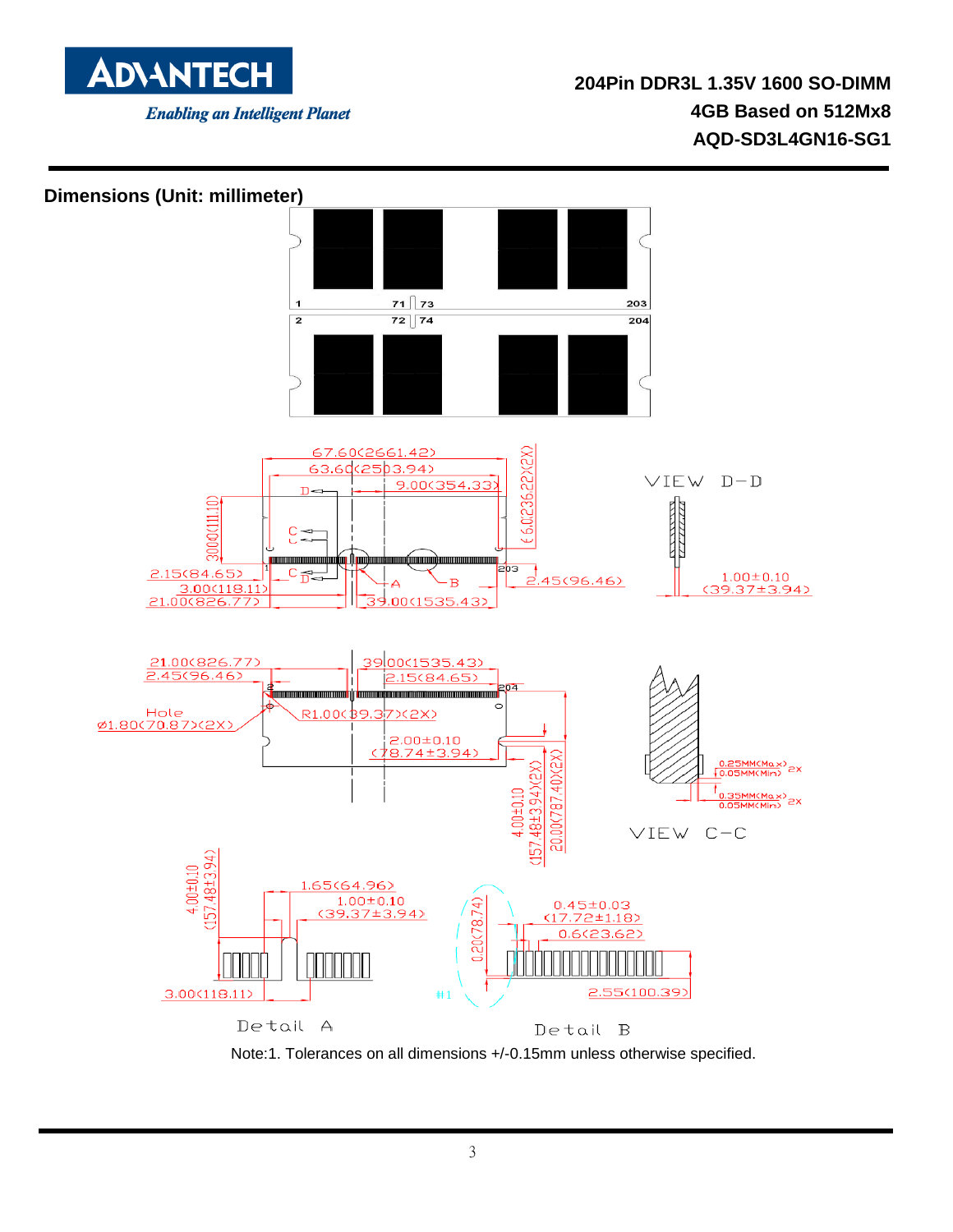

## **Pin Assignments**

| <b>204-PIN SODIMM Front</b> |                 |            |                 | <b>204-PIN SODIMM Back</b> |                 |            |                 |                |                 |            |                  |            |                  |            |                 |
|-----------------------------|-----------------|------------|-----------------|----------------------------|-----------------|------------|-----------------|----------------|-----------------|------------|------------------|------------|------------------|------------|-----------------|
| PIN                         | <b>Name</b>     | <b>PIN</b> | <b>Name</b>     | <b>PIN</b>                 | <b>Name</b>     | <b>PIN</b> | <b>Name</b>     | PIN            | <b>Name</b>     | <b>PIN</b> | <b>Name</b>      | <b>PIN</b> | <b>Name</b>      | <b>PIN</b> | <b>Name</b>     |
| $\mathbf{1}$                | VREFDQ          | 53         | DQ19            | 105                        | VDD             | 157        | DQ42            | $\overline{2}$ | <b>VSS</b>      | 54         | <b>VSS</b>       | 106        | VDD              | 158        | DQ46            |
| 3                           | <b>VSS</b>      | 55         | VSS             | 107                        | A10/AP          | 159        | DQ43            | $\overline{4}$ | DQ4             | 56         | DQ28             | 108        | BA <sub>1</sub>  | 160        | DQ47            |
| 5                           | DQ <sub>0</sub> | 57         | DQ24            | 109                        | BA0             | 161        | <b>VSS</b>      | 6              | DQ5             | 58         | DQ29             | 110        | /RAS             | 162        | <b>VSS</b>      |
| $\overline{7}$              | DQ1             | 59         | DQ25            | 111                        | <b>VDD</b>      | 163        | DQ48            | 8              | VSS             | 60         | VSS              | 112        | VDD              | 164        | <b>DQ52</b>     |
| 9                           | <b>VSS</b>      | 61         | VSS             | 113                        | /WE             | 165        | DQ49            | 10             | /DQS0           | 62         | /DQ3             | 114        | /S0              | 166        | DQ53            |
| 11                          | DM <sub>0</sub> | 63         | DM3             | 115                        | /CAS            | 167        | <b>VSS</b>      | 12             | DQS0            | 64         | DQ3              | 116        | ODT <sub>0</sub> | 168        | <b>VSS</b>      |
| 13                          | <b>VSS</b>      | 65         | <b>VSS</b>      | 117                        | <b>VDD</b>      | 169        | /DQS6           | 14             | <b>VSS</b>      | 66         | <b>VSS</b>       | 118        | <b>VDD</b>       | 170        | DM <sub>6</sub> |
| 15                          | DQ <sub>2</sub> | 67         | DQ26            | 119                        | A13             | 171        | DQS6            | 16             | DQ6             | 68         | DQ30             | 120        | ODT <sub>1</sub> | 172        | <b>VSS</b>      |
| 17                          | DQ3             | 69         | DQ27            | 121                        | /S1             | 173        | <b>VSS</b>      | 18             | DQ7             | 70         | DQ31             | 122        | NC.              | 174        | DQ54            |
| 19                          | <b>VSS</b>      | 71         | <b>VSS</b>      | 123                        | <b>VDD</b>      | 175        | DQ50            | 20             | <b>VSS</b>      | 72         | <b>VSS</b>       | 124        | VDD              | 176        | DQ55            |
| 21                          | DQ8             | 73         | CKE0            | 125                        | TEST            | 177        | DQ51            | 22             | <b>DQ12</b>     | 74         | CKE <sub>1</sub> | 126        | <b>VREFCA</b>    | 178        | <b>VSS</b>      |
| 23                          | DQ <sub>9</sub> | 75         | <b>VDD</b>      | 127                        | VSS             | 179        | <b>VSS</b>      | 24             | DQ13            | 76         | <b>VDD</b>       | 128        | <b>VSS</b>       | 180        | DQ60            |
| 25                          | <b>VSS</b>      | 77         | NС              | 129                        | DQ32            | 181        | DQ56            | 26             | VSS             | 78         | A15              | 130        | DQ36             | 182        | DQ61            |
| 27                          | /DQS1           | 79         | BA <sub>2</sub> | 131                        | DQ33            | 183        | <b>DQ57</b>     | 28             | DM1             | 80         | A14              | 132        | DQ37             | 184        | <b>VSS</b>      |
| 29                          | DQS1            | 81         | <b>VDD</b>      | 133                        | VSS             | 185        | <b>VSS</b>      | 30             | /RESET          | 82         | VDD              | 134        | VSS              | 186        | /DQS7           |
| 31                          | <b>VSS</b>      | 83         | A12//BC         | 135                        | /DQS4           | 187        | DM7             | 32             | <b>VSS</b>      | 84         | A11              | 136        | DM4              | 188        | DQS7            |
| 33                          | DQ10            | 85         | A9              | 137                        | DQS4            | 189        | <b>VSS</b>      | 34             | DQ14            | 86         | A7               | 138        | <b>VSS</b>       | 190        | <b>VSS</b>      |
| 35                          | DQ11            | 87         | <b>VDD</b>      | 139                        | <b>VSS</b>      | 191        | DQ58            | 36             | <b>DQ15</b>     | 88         | <b>VDD</b>       | 140        | DQ38             | 192        | DQ62            |
| 37                          | <b>VSS</b>      | 89         | A8              | 141                        | DQ34            | 193        | DQ59            | 38             | <b>VSS</b>      | 90         | A6               | 142        | DQ39             | 194        | DQ63            |
| 39                          | DQ16            | 91         | A <sub>5</sub>  | 143                        | DQ35            | 195        | <b>VSS</b>      | 40             | DQ20            | 92         | A4               | 144        | <b>VSS</b>       | 196        | <b>VSS</b>      |
| 41                          | <b>DQ17</b>     | 93         | <b>VDD</b>      | 145                        | <b>VSS</b>      | 197        | SA <sub>0</sub> | 42             | DQ21            | 94         | VDD              | 146        | <b>DQ44</b>      | 198        | <b>NC</b>       |
| 43                          | <b>VSS</b>      | 95         | A <sub>3</sub>  | 147                        | DQ40            | 199        | <b>VDDSPD</b>   | 44             | <b>VSS</b>      | 96         | A <sub>2</sub>   | 148        | DQ45             | 200        | <b>SDA</b>      |
| 45                          | /DQS2           | 97         | A1              | 149                        | DQ41            | 201        | SA <sub>1</sub> | 46             | DM <sub>2</sub> | 98         | A <sub>0</sub>   | 150        | <b>VSS</b>       | 202        | SCL             |
| 47                          | DQS2            | 99         | <b>VDD</b>      | 151                        | <b>VSS</b>      | 203        | <b>VTT</b>      | 48             | <b>VSS</b>      | 100        | <b>VDD</b>       | 152        | /DQS5            | 204        | <b>VTT</b>      |
| 49                          | <b>VSS</b>      | 101        | CK <sub>0</sub> | 153                        | DM <sub>5</sub> |            |                 | 50             | DQ22            | 102        | CK <sub>1</sub>  | 154        | DQS5             |            |                 |
| 51                          | DQ18            | 103        | /CK0            | 155                        | <b>VSS</b>      |            |                 | 52             | DQ23            | 104        | /CK1             | 156        | <b>VSS</b>       |            |                 |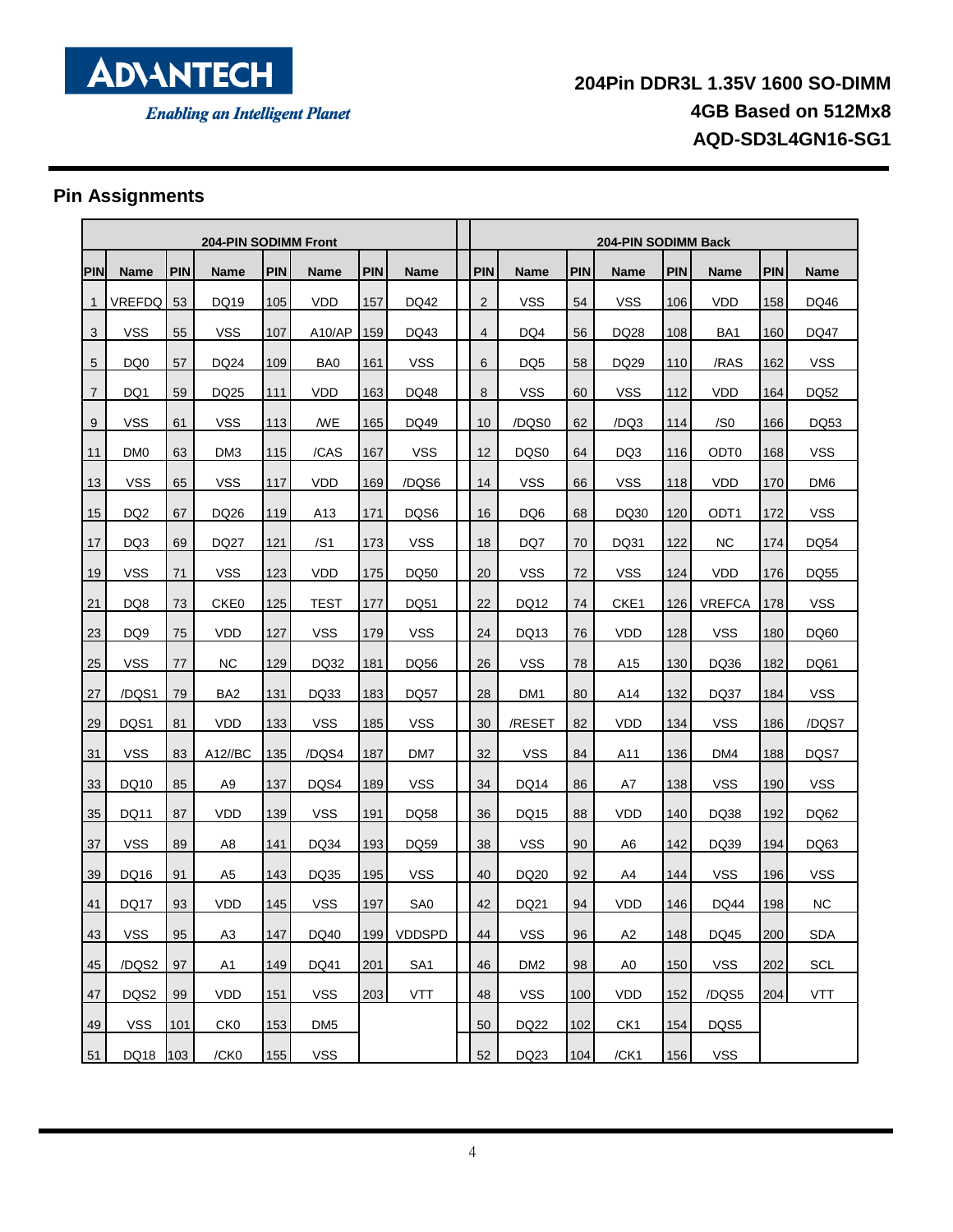

#### **4GB, 512Mx8 Module (1 Rank x8)**



Note: 1. The ZQ ball on each DDR3 component is connected to an external  $240\Omega \pm 1\%$  resistor that is tied to ground. It is used for the calibration of the component's ODT and output driver.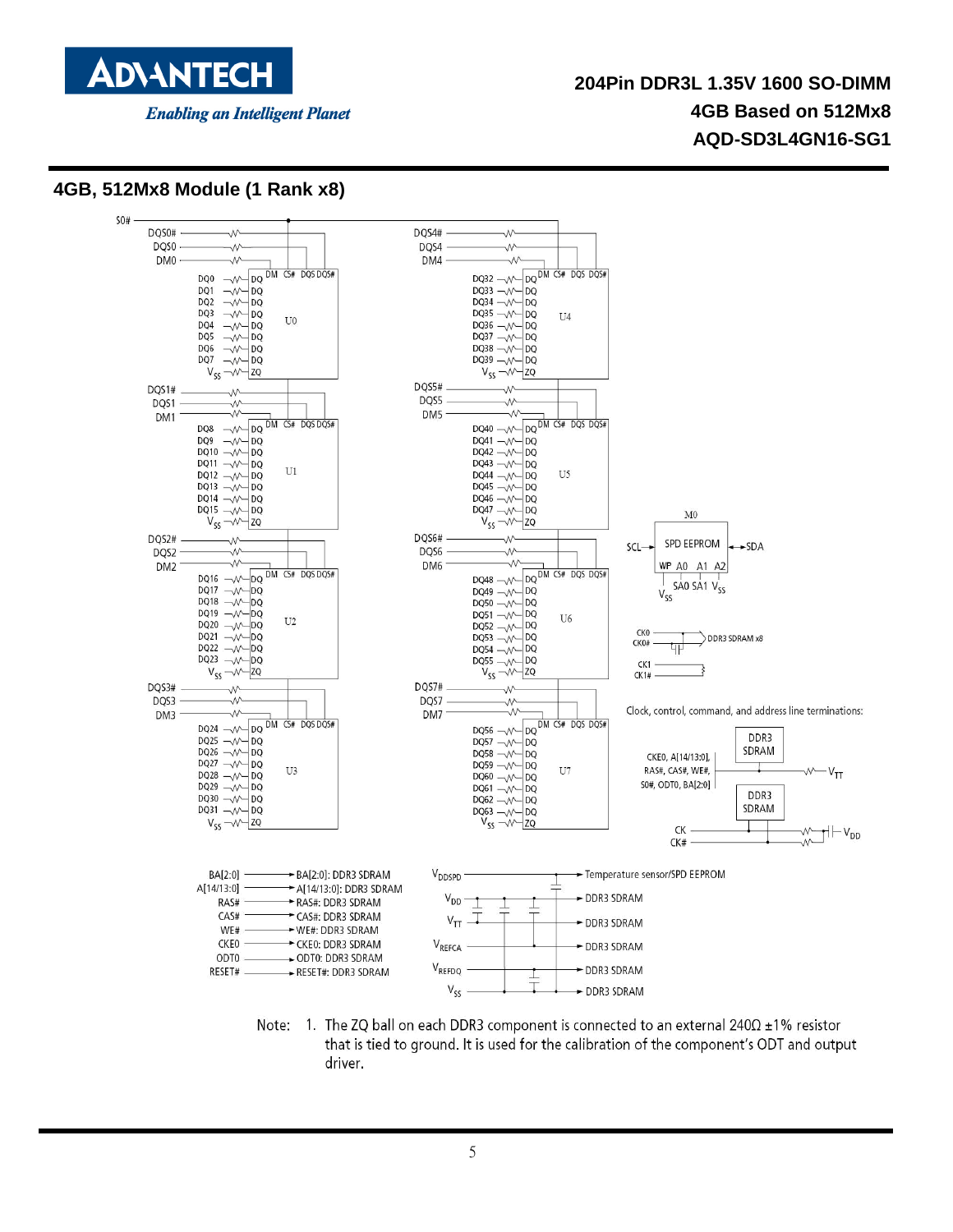

#### **Operating Temperature Condition**

|                                    | <b>Parameter</b>                                                                                                                                                | Symbol l | Rating             | $ $ Unit     | <b>Note</b> |
|------------------------------------|-----------------------------------------------------------------------------------------------------------------------------------------------------------------|----------|--------------------|--------------|-------------|
| Normal Operating Temperature Range |                                                                                                                                                                 |          | TOPER I<br>0 to 85 | $^{\circ}$ C |             |
| Note:                              | Operating Temperature is the case surface temperature on the center/top side of the DRAM. For the<br>measurement conditions, please refer to JESD51-2 standard. |          |                    |              |             |

#### **Absolute Maximum DC Ratings**

| <b>Parameter</b>                    | <b>Symbol</b>    | Value             | Unit    | <b>Note</b> |
|-------------------------------------|------------------|-------------------|---------|-------------|
| Voltage on VDD relative to Vss      | VDD              | $-0.4 \sim 1.975$ |         |             |
| Voltage on VDDQ pin relative to Vss | <b>VDDQ</b>      | $-0.4 - 1.975$    |         |             |
| Voltage on any pin relative to Vss  | <b>VIN. VOUT</b> | $-0.4 - 1.975$    |         |             |
| Storage temperature                 | Tstg             | -55~+100          | $\circ$ |             |

Note: 1. Stress greater than those listed under "Absolute Maximum Ratings" may cause permanent damage to the device. This is a stress rating only and functional operation of the device at these or any other conditions above those indicated in the operational sections of this specification is not implied. Exposure to absolute maximum rating conditions for extended periods may affect reliability.

**2.** Storage Temperature is the case surface temperature on the center/top side of the DRAM. For the measurement conditions, please refer to JESD51-2 standard.

#### **AC & DC Operating Conditions**

**Recommended DC operating conditions**

|                                 |                 |                | <b>Rating</b>    |             |                   |        |              |
|---------------------------------|-----------------|----------------|------------------|-------------|-------------------|--------|--------------|
| <b>Parameter</b>                | <b>Symbol</b>   | <b>Voltage</b> | <b>Min</b>       | Typ.        | <b>Max</b>        | Unitl  | <b>Notes</b> |
|                                 |                 | 1.35V          | 1.283            | 1.35        | 1.45              | V      | 1, 2         |
| Supply voltage                  | <b>VDD</b>      | 1.5V           | 1.425            | 1.5         | 1.575             | V      |              |
|                                 |                 | 1.35V          | 1.283            | 1.35        | 1.45              | V      | 1, 2         |
| Supply voltage for Output       | VDDQ            | 1.5V           | 1.425            | 1.5         | 1.575             | $\vee$ |              |
| I/O Reference Voltage (DQ)      | $VREF_{DQ}(DC)$ | 1.35V          | $0.49^*VDDQ$     | $0.50*VDDQ$ | $0.51*VDDQ$       | V      | 3            |
| I/O Reference Voltage (CMD/ADD) | $VREF_{CA}(DC)$ | 1.5V           | $0.49^*VDDQ$     | $0.50*VDDQ$ | $0.51*VDDQ$       | V      | 3            |
|                                 | VIH(AC)         | 1.35V          | VREF+0.160       |             |                   | $\vee$ |              |
| AC Input Logic High             |                 | 1.5V           | VREF+0.175       |             |                   | $\vee$ |              |
|                                 |                 | 1.35V          |                  |             | <b>VREF-0.160</b> | $\vee$ |              |
| AC Input Logic Low              | VIL(AC)         | 1.5V           |                  | ۰           | <b>VREF-0.175</b> | V      |              |
|                                 |                 | 1.35V          | <b>VREF+0.09</b> |             | <b>VDD</b>        | $\vee$ |              |
| DC Input Logic High             | VIH(DC)         | 1.5V           | $VREF+0.1$       |             | VDD               | $\vee$ |              |
|                                 |                 | 1.35V          | <b>VSS</b>       |             | <b>VREF-0.09</b>  | $\vee$ |              |
| DC Input Logic Low              | VIL(DC)         | 1.5V           | <b>VSS</b>       |             | $VREF-0.1$        | V      |              |

Note: 1. Under all conditions VDDQ must be less than or equal to VDD.

2. VDDQ tracks with VDD, AC parameters are measured with VDD and VDDQ tied together.

**3.** Peak to peak AC noise on VREF may not allow deviate from VREF(DC) by more than +/-1% VDD.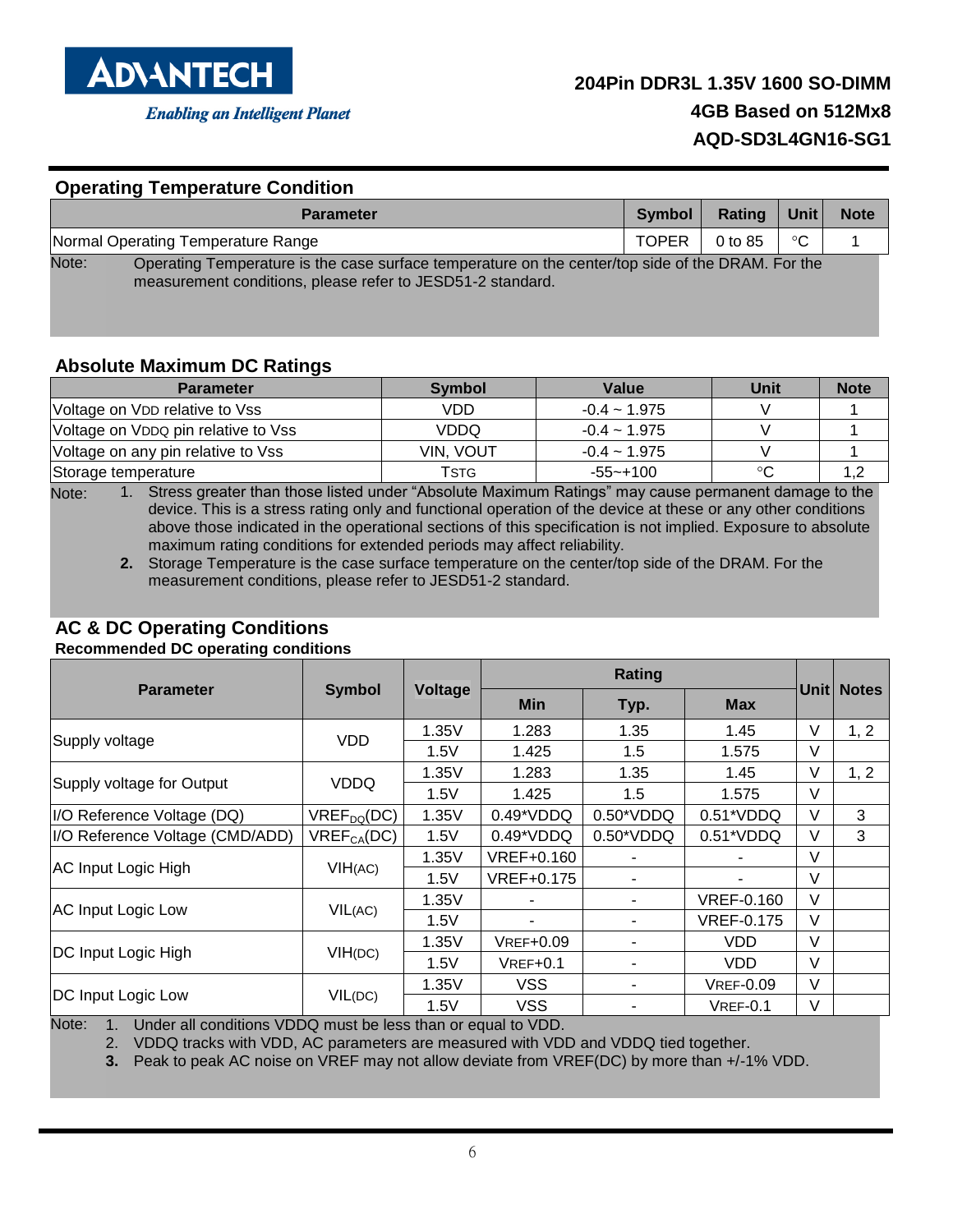

## **IDD Specification parameters Definition - 4GB (1 Rank x8)**

| <b>Parameter</b>                                                                                                                                                                                                                                                                                                                                              | <b>Symbol</b>      | <b>DDR3L 1600 CL11</b> | <b>Unit</b> |
|---------------------------------------------------------------------------------------------------------------------------------------------------------------------------------------------------------------------------------------------------------------------------------------------------------------------------------------------------------------|--------------------|------------------------|-------------|
| Operating One bank Active-Precharge current; tCK = tCK(IDD), tRC =<br>tRC(IDD), tRAS = tRASmin(IDD); CKE is HIGH, /CS is HIGH between valid<br>commands; Address bus inputs are SWITCHING; Data bus inputs are SWITCHING                                                                                                                                      | IDD <sub>0</sub>   | 224                    | mA          |
| Operating One bank Active-read-Precharge current; IOUT = 0mA; BL =<br>8, $CL = CL(IDD)$ , $AL = 0$ ; $tCK = tCK(IDD)$ , $tRC = tRC(IDD)$ , $tRAS = tRASmin(IDD)$ ,<br>tRCD = tRCD(IDD); CKE is HIGH, /CS is HIGH between valid commands; Address<br>bus inputs are SWITCHING; Data pattern is same as IDD4W                                                   | IDD1               | 304                    | mA          |
| <b>Precharge power-down current</b> ; All banks idle; tCK = tCK(IDD); CKE is<br>LOW; Other control and address bus inputs are STABLE; Data bus inputs are<br><b>FLOATING</b>                                                                                                                                                                                  | IDD <sub>2</sub> P | 64                     | mA          |
| <b>Precharge quiet standby current;</b> All banks idle; tCK = tCK(IDD); CKE is<br>HIGH, /CS is HIGH; Other control and address bus inputs are STABLE; Data bus<br>inputs are FLOATING                                                                                                                                                                         | IDD <sub>2Q</sub>  | 80                     | mA          |
| <b>Precharge standby current;</b> All banks idle; tCK = tCK(IDD); CKE is HIGH,<br>/CS is HIGH; Other control and address bus inputs are SWITCHING; Data bus<br>inputs are SWITCHING                                                                                                                                                                           | IDD <sub>2N</sub>  | 88                     | mA          |
| Active power - down current; All banks open; tCK = tCK(IDD); CKE is LOW;<br>Other control and address bus inputs are STABLE; Data bus inputs are FLOATING                                                                                                                                                                                                     | <b>IDD3P</b>       | 80                     | mA          |
| Active standby current; All banks open; tCK = tCK(IDD), tRAS =<br>tRASmax(IDD), tRP = tRP(IDD); CKE is HIGH, /CS is HIGH between valid<br>commands; Other control and address bus inputs are SWITCHING; Data bus<br>inputs are SWITCHING                                                                                                                      | <b>IDD3N</b>       | 168                    | mA          |
| Operating burst read current; All banks open, Continuous burst reads, IOUT<br>= 0mA; BL = 4, CL = CL(IDD), AL = 0; tCK = tCK(IDD), tRAS = tRASmax(IDD),<br>tRP = tRP(IDD); CKE is HIGH, /CS is HIGH between valid commands; Address<br>bus inputs are SWITCHING; Data pattern is same as IDD4W                                                                | IDD4R              | 544                    | mA          |
| Operating burst write current; All banks open, Continuous burst writes; BL =<br>8, $CL = CL(IDD)$ , $AL = 0$ ; $tCK = tCK(IDD)$ , $tRAS = tRASmax(IDD)$ , $tRP = tRP(IDD)$ ;<br>CKE is HIGH, /CS is HIGH between valid commands; Address bus inputs are<br>SWITCHING; Data bus inputs are SWITCHING IDD4R                                                     | IDD4W              | 536                    | mA          |
| <b>Burst refresh current;</b> tCK = tCK(IDD); Refresh command at every tRFC(IDD)<br>interval; CKE is HIGH, /CS is HIGH between valid commands; Other control and<br>address bus inputs are SWITCHING; Data bus inputs are SWITCHING                                                                                                                           | IDD <sub>5</sub>   | 1520                   | mA          |
| <b>Self refresh current;</b> CK and /CK at 0V; CKE $\equiv$ 0.2V; Other control and<br>address bus inputs are FLOATING; Data bus inputs are FLOATING                                                                                                                                                                                                          | IDD <sub>6</sub>   | 96                     | mA          |
| Operating bank interleave read current; All bank interleaving reads, IOUT =<br>0mA; $BL = 8$ , $CL = CL(ID), AL = tRCD(ID)-1*tCK(ID); tCK = tCK(ID), Trc =$<br>$tRC(IDD)$ , $tRRD = tRRD(IDD)$ , $tRCD = 1*tCK(IDD)$ ; $CKE$ is HIGH, CS is HIGH<br>between valid commands; Address bus inputs are STABLE during DESELECTs;<br>Data pattern is same as IDD4R; | IDD7               | 1008                   | mA          |
| 1. Module IDD was calculated on the specific brand DRAM(4xnm) component IDD and can be differently<br>Note:                                                                                                                                                                                                                                                   |                    |                        |             |

measured according to DQ loading capacitor.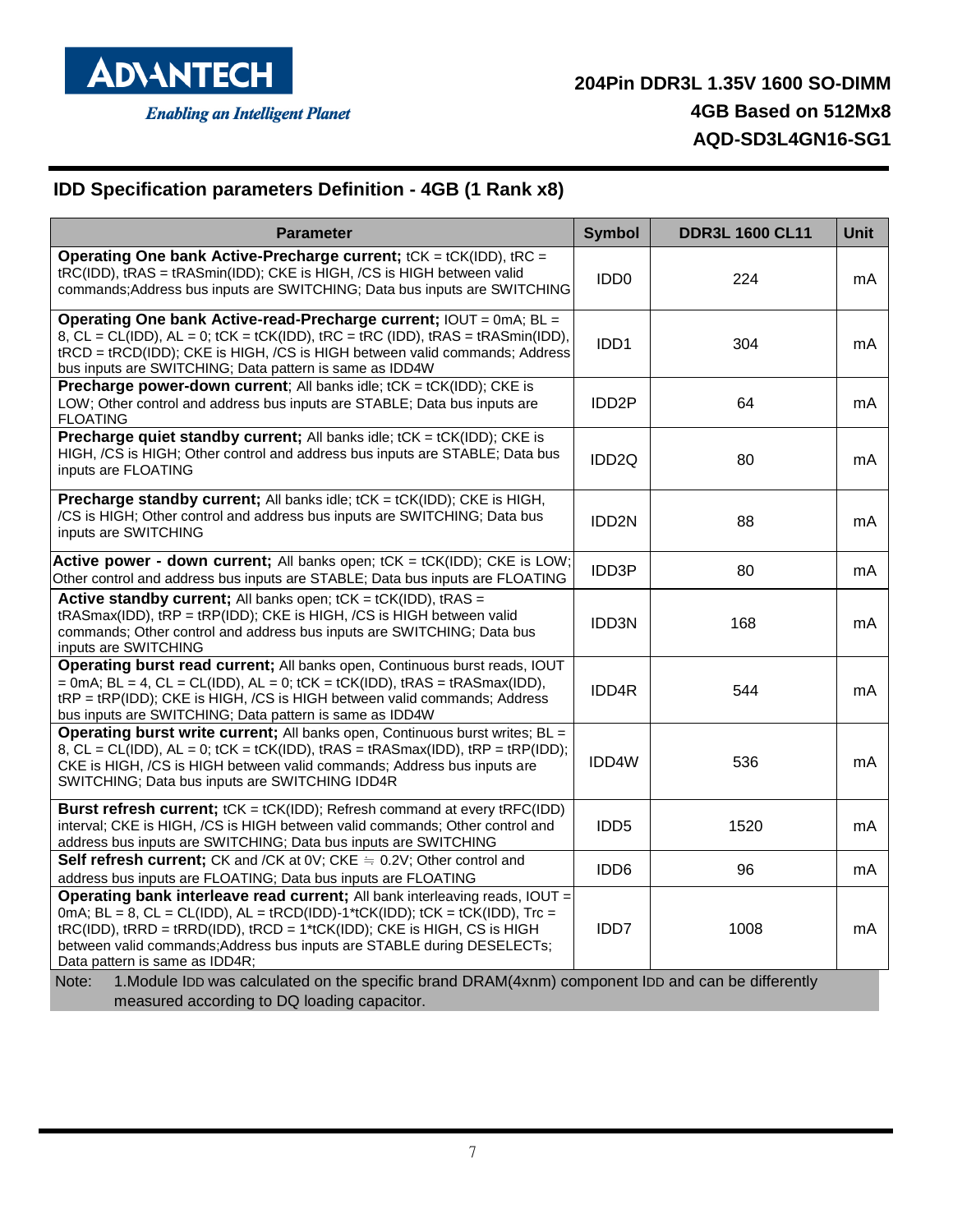

#### **Timing Parameters & Specifications Speed DDR3L 1600 Unit Parameter Symbol Min Max** Average Clock Period **take as a constant of tCK** and tCK and tCK and tCK and tCK and tCK and tCK and tCK and tCK and tCK and tCK and tCK and tCK and tCK and tCK and tCK and tCK and tCK and tCK and tCK and tCK and tCK and t CK high-level width tCH 0.47 0.53 tCK CK low-level width tCL 0.47 0.53 tCK DQS, /DQS to DQ skew, per group, per access tDQSQ - <sup>125</sup> ps DQ output hold time from DQS, /DQS | tQH | 0.38 | tCK DQ low-impedance time from CK, /CK | tLZ(DQ)  $\vert$  450  $\vert$  225  $\vert$  ps DQ high-impedance time from CK, /CK tHZ(DQ) - <sup>225</sup> ps Data setup time to DQS, /DQS Data setup time to DQS, 7DQS<br>
reference to Vih(ac)Vil(ac) levels tDS tDS 10 - ps Data hold time to DQS, /DQS Data hold time to DQS, /DQS<br>
reference to Vih(ac)Vil(ac) levels tDH tDH 45 ps DQ and DM input pulse width for each input tDIPW <sup>360</sup> - ps DQS, /DQS Read preamble  $\left| \begin{array}{ccc} \text{tRPRE} & 0.9 & \text{tC} \end{array} \right|$ DQS, /DQS differential Read  $p$ ostamble tCK  $p$ ostamble tCK DQS, /DQS Write preamble twpRE | 0.9 | tCK DQS, /DQS Write postamble twp ST | 0.3 | tCK DQS, /DQS low-impedance time  $\vert$  tLZ(DQS)  $\vert$  -450  $\vert$  225  $\vert$  ps DQS, /DQS high-impedance time tHZ(DQS) - 225 ps DQS, /DQS differential input low pulse bec, become direct that input fow palse  $\begin{vmatrix} \text{tDQSL} \end{vmatrix}$  0.45  $\begin{vmatrix} 0.55 \end{vmatrix}$  tCK DQS, /DQS differential input high pulse width tDQSH 0.45 0.55 tCK DQS, /DQS rising edge to CK, /CK  $r_{\text{using edge}}$  edge to SK, OK tDQSS  $\vert$  -0.27  $\vert$  0.27 tCK DQS, /DQS falling edge setup time to CK, /CK rising edge tDSS 0.18 tCK DQS, /DQS falling edge hold time to CK, /CK rising edge tDSH 0.18 - tCK Delay from start of Internal write Delay from start of Internal write<br>transaction to Internal read command tWTR (4tck 7.5)  $(4$ tck,  $7.5$ ns) Write recovery time tWR 15 ns Mode register set command cycle  $t$  to the two discrete terms of the top  $t$  the three time  $t$  and the top  $t$  of  $t$   $\sim$  the total three time  $t$ /CAS to /CAS command delay tCCD 4 - nCK Auto precharge write recovery + Adio precharge which recovery + tDAL tDAL twR+tRP/tck twR+tRP/tck the state of the nCK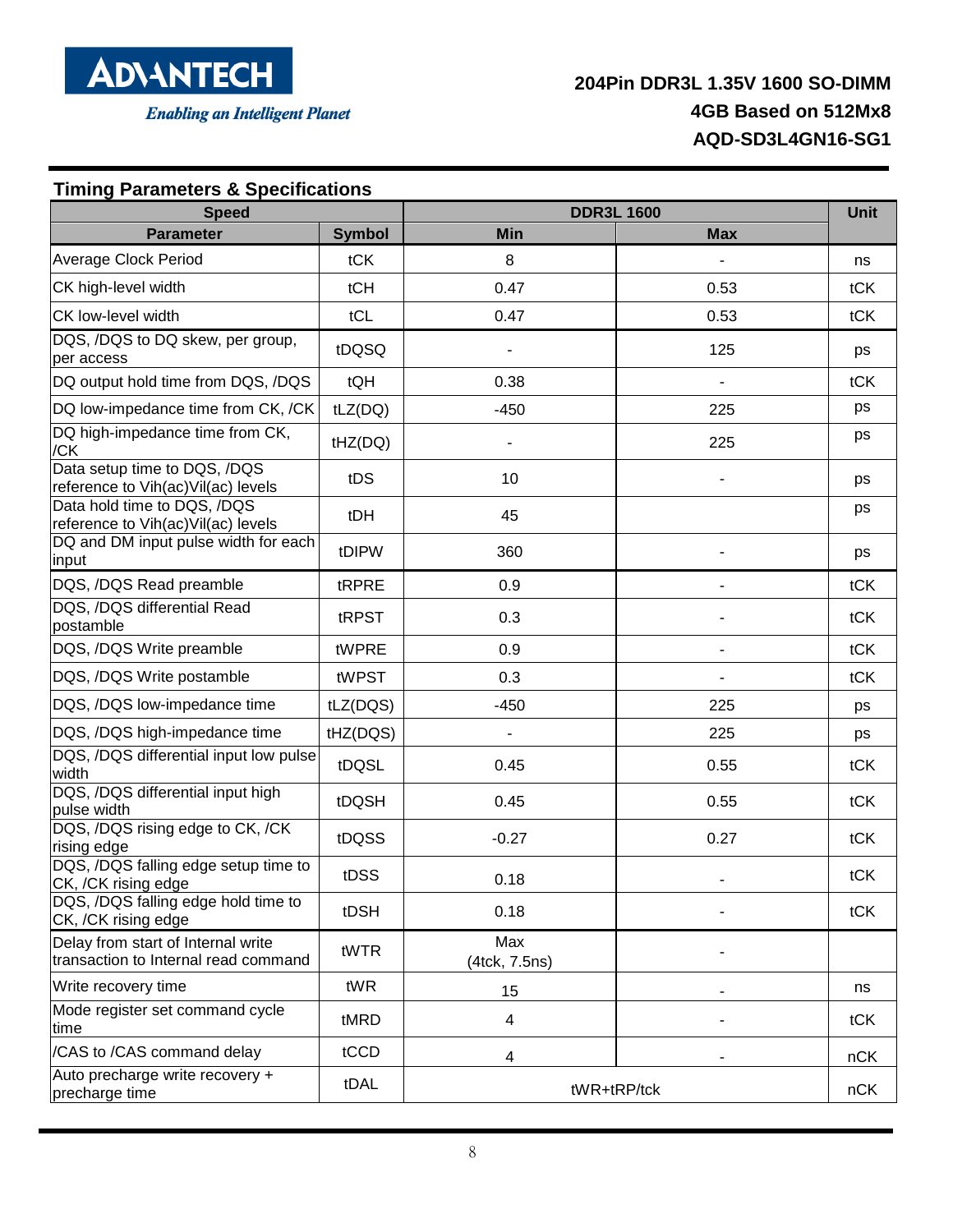

# **204Pin DDR3L 1.35V 1600 SO-DIMM 4GB Based on 512Mx8 AQD-SD3L4GN16-SG1**

| Active to active command period for<br>1KB page size                                    | tRRD          | Max<br>(4tck, 7.5ns)     |                   | ns          |
|-----------------------------------------------------------------------------------------|---------------|--------------------------|-------------------|-------------|
| <b>Speed</b>                                                                            |               |                          | <b>DDR3L 1600</b> | <b>Unit</b> |
| <b>Parameter</b>                                                                        | <b>Symbol</b> | <b>Min</b>               | <b>Max</b>        |             |
| Active to active command period for<br>2KB page size                                    | tRRD          | Max<br>(4tck, 6ns)       |                   |             |
| Four Activate Window for 1KB page<br>size                                               | tFAW          | 30                       |                   | ns          |
| Power-up and RESET calibration time                                                     | tZQinitl      | 512                      |                   | tCK         |
| Normal operation Full calibration time                                                  | tZQoper       | 256                      |                   | tCK         |
| Normal operation short calibration<br>time                                              | tZQcs         | 64                       |                   | tCK         |
| Exit self refresh to commands not<br>requiring a locked DLL                             | tXS           | Max<br>(5tCK, tRFC+10ns) |                   |             |
| Exit self refresh to commands<br>requiring a locked DLL                                 | tXSDLL        | tDLL(min)                |                   | tCK         |
| Internal read to precharge command<br>delay                                             | tRTP          | Max<br>(4tck, 7.5ns)     |                   |             |
| Minimum CKE low width for Self<br>refresh entry to exit timing                          | tCKESR        | tCK(min)+1tCK            |                   |             |
| Exit power down with DLL to any valid<br>command: Exit Precharge Power<br>Down with DLL | tXP           | Max<br>(3tCK, 6ns)       |                   |             |
| CKE minimum pulse width (high and<br>low pulse width)                                   | tCKE          | Max<br>(3tCK, 5ns)       |                   |             |
| Asynchronous RTT turn-on delay<br>(Power-Down mode)                                     | tAONPD        | $\overline{2}$           | 8.5               | ns          |
| Asynchronous RTT turn-off delay<br>(Power-Down mode)                                    | tAOFPD        | 2                        | 8.5               | ns          |
| ODT turn-on                                                                             | tAON          | $-225$                   | 225               | ps          |
| ODT turn-off                                                                            | tAOF          | 0.3                      | 0.7               | tCK         |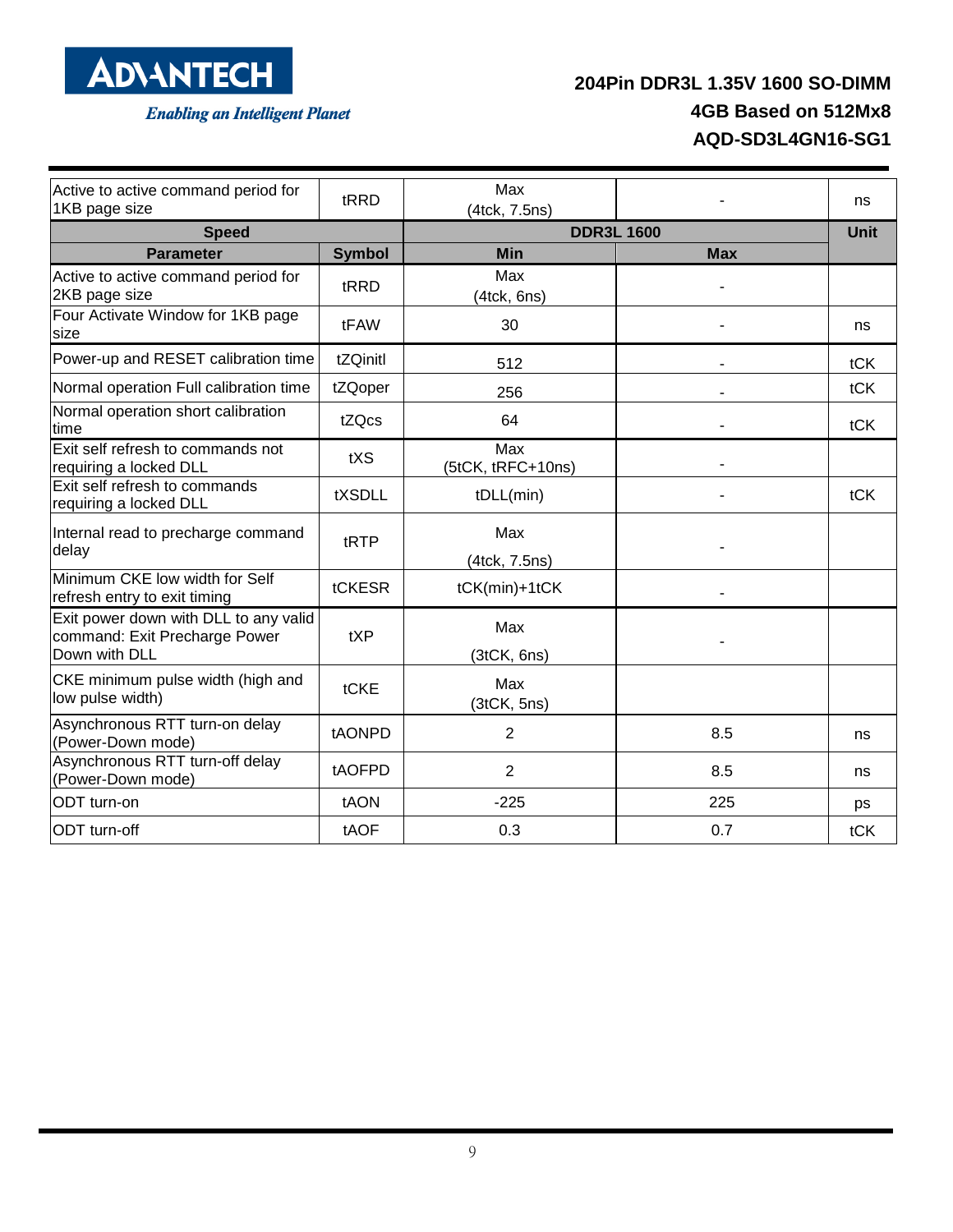

| <b>Byte</b> | <b>Function Described</b>                                                         |                   | <b>Function</b>                   | <b>HEX Value</b> |
|-------------|-----------------------------------------------------------------------------------|-------------------|-----------------------------------|------------------|
|             |                                                                                   |                   | CRC coverage 0~116Byte, SPD Total |                  |
| 0           | Number of Serial PD Bytes Written / SPD Device Size / CRC Coverage                |                   | :256Byte, SPD Use : 176Byte       | 92               |
| 1           | <b>SPD Revision</b>                                                               |                   | Version 1.1                       | 11               |
| 2           | Key Byte / DRAM Device Type                                                       |                   | <b>DDR3 SDRAM</b>                 | 0 <sub>B</sub>   |
| 3           | Key Byte / Module Type                                                            |                   | SO-DIMM                           | 03               |
| 4           | <b>SDRAM Density and Banks</b>                                                    | 8banks            | 4Gb                               | 04               |
| 5           | <b>SDRAM Addressing</b>                                                           | Row: 16           | Column: 10                        | 21               |
| 6           | Module Nominal Voltage, VDD                                                       | 1.35V/1.5V        |                                   | 02               |
| 7           | <b>Module Organization</b>                                                        | 1 Rank            | x8                                | 01               |
| 8           | Module Memory Bus Width                                                           | Non ECC           | 64 bits                           | 03               |
| 9           | <b>Fine Timebase Dividend and Divisor</b>                                         | 2.5 <sub>ps</sub> |                                   | 52               |
| 10          | <b>Medium Timebase Dividend</b>                                                   |                   | 1/8 (0.125ns)                     | 01               |
| 11          | <b>Medium Timebase Divisor</b>                                                    |                   |                                   | 08               |
| 12          | SDRAM Minimum Cycle Time (tCKmin)                                                 | $1.25$ ns         |                                   | 0Α               |
| 13          | Reserved                                                                          |                   | Reserved                          | 00               |
| 14          | CAS Latencies Supported, Least Significant Byte                                   |                   | CL5,6,7,8,9,10,11                 | FE               |
| 15          | CAS Latencies Supported, Most Significant Byte                                    |                   | CL5,6,7,8,9,10,11                 | 00               |
| 16          | Minimum CAS Latency Time(tAAmin)                                                  | 13.125 ns         |                                   | 69               |
| 17          | Minimum Write Recovery Time (tWRmin)<br>Minimum RAS# to CAS# Delay Time (tRCDmin) |                   | 15 <sub>ns</sub>                  | 78               |
| 18          | Minimum Row Active to Row Active Delay Time (tRRDmin)                             | 13.125 ns         |                                   | 69<br>30         |
| 19<br>20    | Minimum Row Precharge Time (tRPmin)                                               | 13.125 ns         | 6 <sub>ns</sub>                   | 69               |
| 21          | Upper Nibbles for tRAS and tRC                                                    |                   | $\sim$                            | 11               |
| 22          | Minimum Active to Precharge Time (tRASmin), Least Significant Byte                |                   | 35 <sub>ns</sub>                  | 18               |
| 23          | Minimum Active to Active/Refresh Time (tRCmin), Least Significatn Byte            | 48.125 ns         |                                   | 81               |
| 24          | Minimum Refresh Recovery Time (tRFCmin), Least Significant Byte                   | 260 ns            |                                   | 20               |
| 25          | Minimum Refresh Recovery Time (tRFCmin), Most Significant Byte                    | 260 ns            |                                   | 08               |
| 26          | Minimum Internal Write to Read Command Delay Time (tWTRmin)                       | $7.5$ ns          |                                   | 3C               |
| 27          | Minimum Internal Read to Precharge Command Delay Time (tRTPmin)                   | 7.5 <sub>ns</sub> |                                   | 3C               |
| 28          | <b>Upper Nibble for tFAW</b>                                                      |                   |                                   | 00               |
| 29          | Minimum Four Activate WIndow Delay Time (tFAWmin), Least Significant Byte         |                   | 30 <sub>ns</sub>                  | F0               |
| 30          | <b>SDRAM Optional Features</b>                                                    |                   | DLL-Off, RZQ/6, RZQ/7             | 83               |
| 31          | <b>SDRAM Thermal and Refresh Options</b>                                          | /95 C             | ASR / 85 C~95 C 2X refresh rate   | 05               |
| 32          | <b>Module Thermal Sensor</b>                                                      |                   | <b>Non Thermal Sensor</b>         | 00               |
| 33          | <b>SDRAM Device Type</b>                                                          |                   |                                   | 00               |
|             | 34~59 Reserved, General Section                                                   |                   |                                   | 00               |
| 60          | Module Nominal Height                                                             |                   | 30 mm                             | 0F               |
| 61          | <b>Module Maximum Thickness</b>                                                   |                   | $\overline{\phantom{a}}$          | 11               |
| 62          | Reference Raw Card Used                                                           | Raw Card B        | <b>Revision 0</b>                 | 01               |
| 63          | Address Mapping from Edge Connector to DRAM                                       |                   | Standard                          | 00               |
|             | 64-116 Reserved                                                                   |                   | $\sim$                            | 00               |
| 117         | Module Manufacturer ID Code, Least Significant Byte                               |                   |                                   | 04               |
| 118         | Module Manufacturer ID Code, Most Significant Byte                                |                   |                                   | cв               |
| 119         | Module ID: Module Manufacturing Location                                          |                   | "Note: 1                          |                  |
| 120         | Module ID: Module Manufacturing Date(Year)                                        |                   | "Note: 2                          |                  |
| 121         | Module ID: Module Manufacturing Date(Week)                                        |                   | "Note: 3                          |                  |
|             | 122-125 Module ID : Module Serial Number                                          |                   |                                   | 00               |
| 126         | Cyclical Redundancy Code                                                          | CRC-CCITT(LOW)    |                                   | 1F               |
| 127         | Cyclical Redundancy Code                                                          | CRC-CCITT(HIGH)   |                                   | 42               |
|             | 128-145 Module Part Number                                                        |                   | "Note: 4                          |                  |
| 146         | <b>Module Revision Code</b>                                                       |                   | $\sim$                            | 00               |
| 147         | <b>Module Revision Code</b>                                                       |                   | $\sim$                            | 00               |
| 148         | SDRAM Manufacturer's JEDEC ID Code<br>SDRAM Manufacturer's JEDEC ID Code          |                   | ۰                                 | 00<br>00         |
| 149         | 150-151 Manufacturer's Specific Data                                              |                   | ٠                                 | 00               |
|             | 152-163 Manufacturer's Specific Data (Working Order Number)                       |                   | "Note: 5                          |                  |
|             | 164-175 Manufacturer's Specific Data (SPD Naming Number)                          |                   | "Note: 6                          |                  |
|             | 176-255 Open for customer use                                                     |                   | "Note: 7                          | 00               |
|             |                                                                                   |                   |                                   |                  |